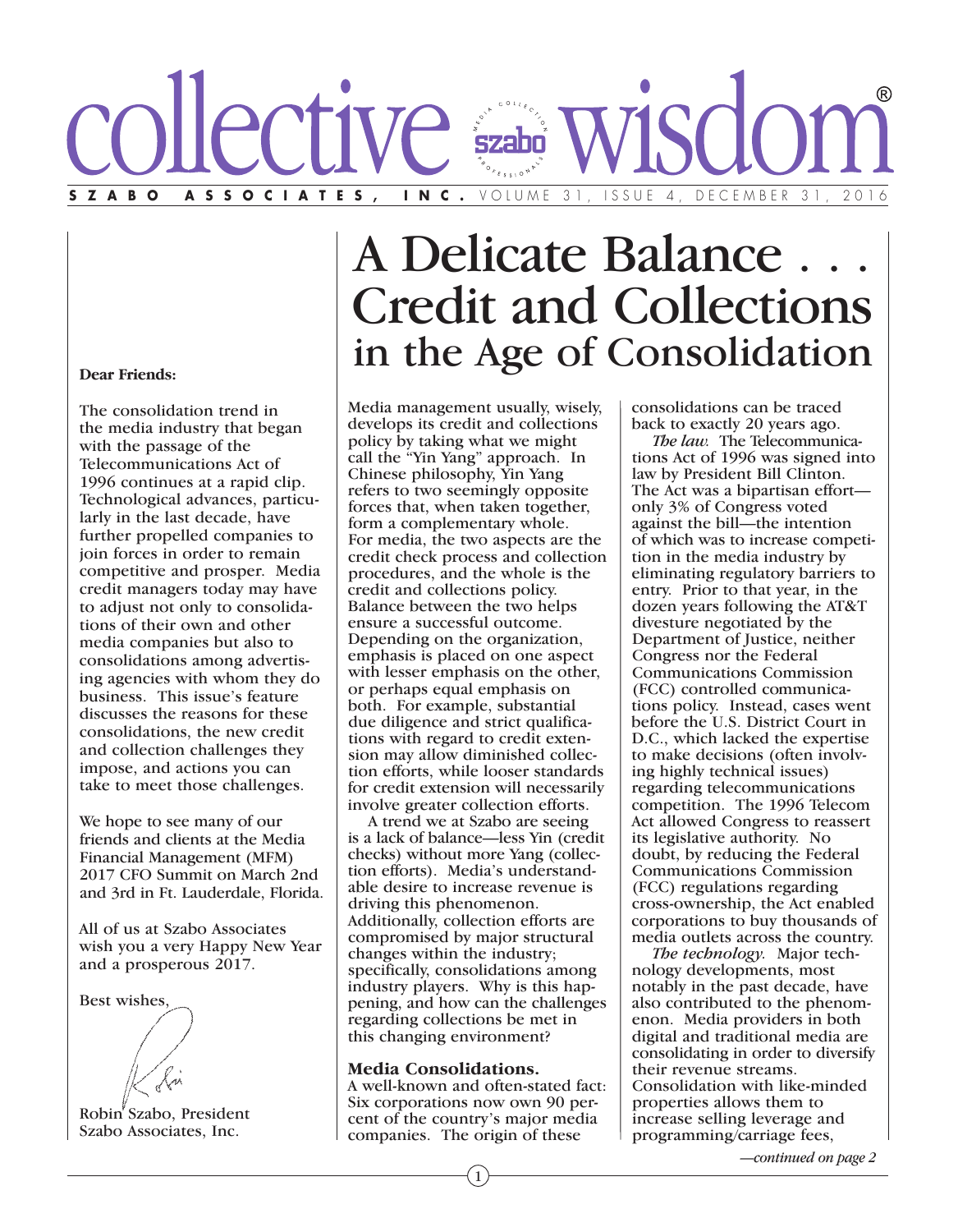### *Delicate Balance—*

#### *—continued from page 1*

while acquisition of technology and consumer service companies can reduce dependence on advertising and fuel continued growth.

 With consolidation comes structural and operational upheaval, requiring development of new best practices to accommodate these changes. Credit departments are now faced with learning how to manage diverse credit risks. Additionally, shared services operations are commonly implemented among consolidated groups, often resulting in credit personnel working from remote locations. As can be expected, relationships between departments have sometimes become strained because of limited communications. Different models of credit and collections are being considered to address these challenges, but the process remains a work in progress.

## **Agency Consolidations.** Media credit departments

must grapple not only with changes in their own and other media organizations, but also with consolidations among advertising agencies with which they do business. Agencies, feeling pressed to demonstrate enhanced value to advertisers, seek to increase their buying power in order to persuade clients that they can negotiate better rates than the clients can negotiate on their own, provide analytical services and software to help clients get the most for their ad dollars, and provide technology to automate the ad buying process. Only sizable agencies can afford to implement these actions, and consolidation has been the method of choice. While consolidation may greatly benefit some agencies, it inevitably leads to the shutdown of others. Some may close their doors forever; some may change business models; some may disappear, only to come back as completely new business entities.

 From a credit standpoint, agency consolidations may make your life easier. You may have fewer agency clients, and consolidation generally results

in stronger agencies, reducing your risks. A downside, however, is that it is sometimes difficult to collect payments from businesses that have been acquired by larger entities.

**What to Do.** Dealing effectively with consolidated entities requires an understanding of the nature and structure of the corporation and deployment of your credit and collection resources to most efficiently address the challenges that the new entity poses.

 *Merger vs. Acquisition.* Know the difference between the two. Generally, if the company undergoes significant restructuring and leadership changes, it is probably a merger. If corporate leadership does not change much, it is probably an acquisition.

 If the consolidation is an acquisition, understand what type of transaction occurred; i.e., an asset sale or a stock sale. With an asset sale, usually the debts remain with the entity that sold its assets, which may prevent you from asserting a claim against the buyer or "new entity," leaving you with no recourse other than against the "old entity." With stock sales, the assets and debts are acquired by the buyer, allowing you to pursue the new entity as if a sale had not taken place.

 *Internal and External Challenges.* Some credit managers have to deal with both consolidations of customer companies and consolidation of their own media organization. Internal relationships often suffer with such commonly employed methods as shared services, which distance the credit and collections department from other departments in the organization, compromising both credit extension procedures and collection efforts.

 Continuity—with sales, general management, and customers remains critical to success! Prior to the phenomenon of shared services, it was much easier to effectively engage salespeople and more efficiently resolve issues because we knew one another. Make adjustments to compensate for geographic remoteness and reestablish ongoing connections. Consider assigning credit personnel in a way that allows them to

become familiar with personnel in other departments through consistent contact. At Szabo, we assign clients to our representatives not only by the type of media but also by geographic area. For example, magazine clients in Atlanta are assigned to one representative, and radio clients in Atlanta are assigned to another representative.

 *Casualties.* With consolidation comes failure of companies that can no longer successfully compete. Unfortunately, sometimes a company rises like a phoenix from the ashes of failure, assuming a new name, a new tax I.D. number, and a clean credit history. Reevaluate the creditworthiness of any new entity, find out if the management structure is the same as the failed entity, and find out what happened to the clients of the previous company. Monitor agencies that may be in trouble and possibly headed for bankruptcy. The only improvement in the bankruptcy process has been electronic filing. Even so, the process continues to move forward at a snail's pace.

 *Tools.* Take advantage of data that others have already gathered. Good systems for historical customer profiles can reduce your workload and increase your department's effectiveness.

 BCCA, the media industry's credit association, is a valuable source of relevant credit information. The association can provide members with custom reports, commercial credit reports, D&B trade reports, and Equifax Canadian reports. BCCA's new product, called Media Whys, addresses the loss of local knowledge and the "need for speed" in the world of nearreal time media buying. The report includes a credit score based on industry-specific aging combined with trade data from Experian or D&B. The mediaspecific section of the report contains media industry trade payment information, current payment performance, and payment trends reported by other industry members. Additional analytics illustrate the risk of severely delinquent payment and the improvement/decline/stability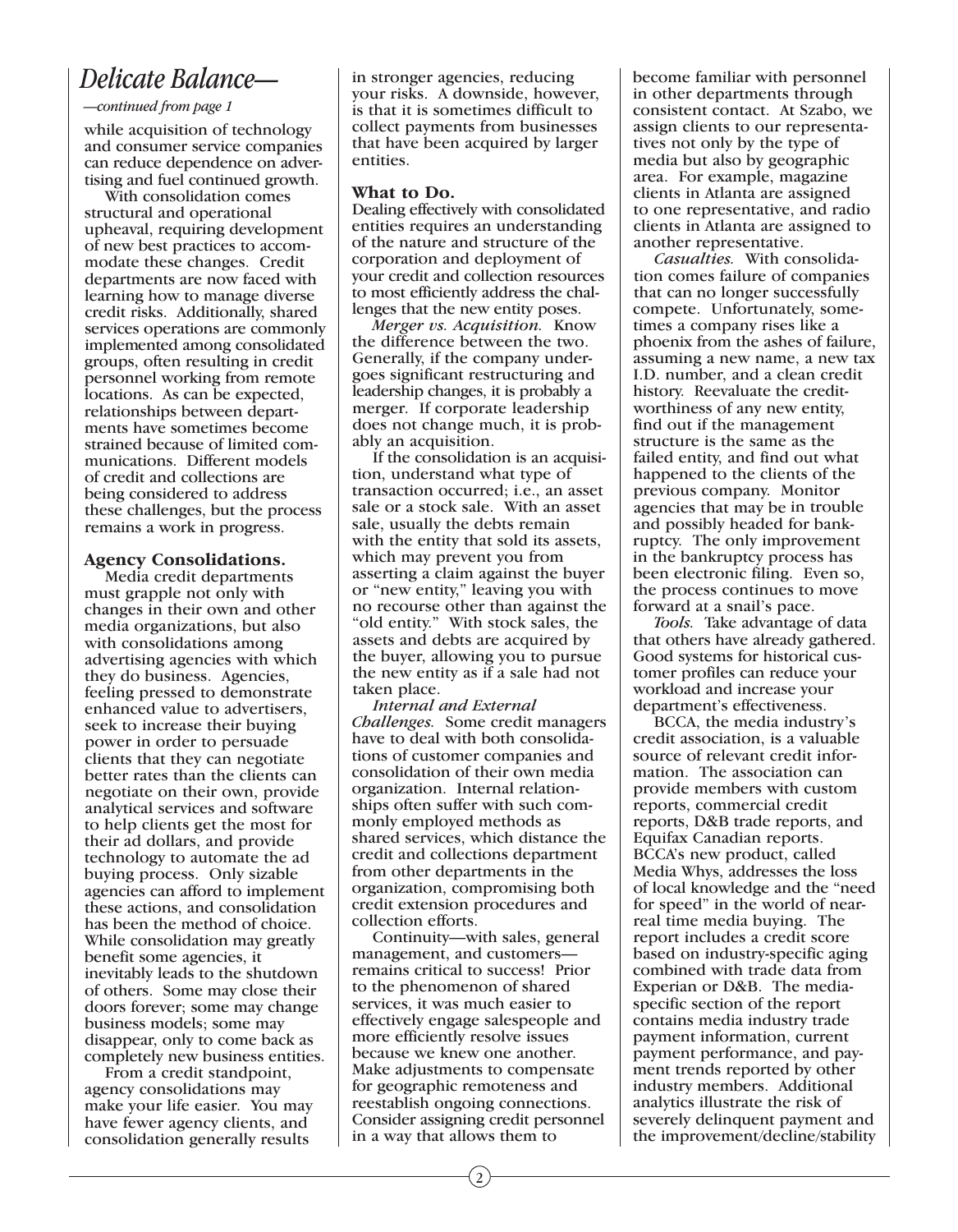of a company. Its database of payment habits allow media to decide if a company's payment habits are acceptable. For example, if other properties are allowing 90 to 120 days to get paid, you may (or may not) decide to accept the business. Members interested in performing trend analysis and/or automating credit decisions can have access to aging analysis and credit decision tools.

 *Protection.* If you opt to limit your credit investigation of a prospective customer, take some other protective measure to put yourself on safe ground. At the very least, get a completed credit application so you know with whom you are doing business. Make sure to state your terms and conditions on the application as well as on any subsequent correspondence.

 *Credit policy.* Conduct an annual review and make changes necessary to meet the challenges of a changing media environment. Are agencies insisting on paying sequentially (after they are paid by the advertiser)? If so, you must decide whether to accept or reject this position. Do you have an increased number of low-dollar transactions due to the growth of digital advertising?

Consider credit scoring, which allows you to evaluate and score customers in seconds. Define steps to monitor, control, and mitigate risk. Make sure they meet the 11 principles of risk management defined by the International Standards Organization (ISO) in its ISO 31000 standard.

 *Payment.* Insist on advance payment from a new agency until a credible credit history is established. If you transition the account from CIA to credit after several payments, monitor the account for any substantial changes in the nature and amounts of orders as well as the timeliness of payments. Consider Automated Clearing House as a payment option for your customers. ACH is experiencing explosive growth because of its convenience, cost savings, speed and security.

 *Advertiser relationships.* Even if you work directly with an advertiser's agency, try to engage the advertiser as a participating player in the buying process. Media, agencies, and advertisers all can benefit when they know one another. Advertisers who allow media providers to become acquainted with their businesses and with their agency agreements reduce the likelihood that media will pursue them for payment if

3



"I'm drawing the flow chart for the Fried Alligator-Bird Dog agency merger, Boss, but I ran out of white board."

they have paid the agency. Involved advertisers require detailed billing and "police" their agencies to ensure media is paid on a timely basis. If the media provider approves the advertiser, who fails to pay the agency, the agency is more likely to get help from media to resolve the problem.

 *Contracts.* Study contracts from new and consolidated companies for changes regarding liability. With regard to digital advertising, look for clauses that hold media liable for fraud, such as bot traffic or nonhuman digital traffic. (At the same time, your organization should proactively monitor your traffic sources using available tools. Doing so allows you to ensure that you are not unintentional vehicles for fraud and signals to the other participants that your inventory is clean.)

 *Litigation.* Avoid it if at all possible by adhering to your collection policy and procedure schedule. Litigation costs are high and commercial litigation attorneys are few. Of those who do commercial litigation, many are raising contingency fees and the minimum amount they will take on.

**Moving Forward.** The consolidation trend will surely continue in the media industry, and lawmakers are already painfully aware of the need to update the Telecommunications Act to address the challenges posed by new technology. In 2013, the House Energy and Commerce Committee and the Subcommittee on Communications and Technology announced the beginning of a multi-year process to update the Act. The debate that ensued with the various stakeholders became more complicated a year ago when the FCC approved rules governing net neutrality, increasing the agency's regulatory authority over internet service providers.

 This year, technology groups and companies commemorated the 20th anniversary of the Act and used the occasion to evaluate its successes and failures with some of the lawmakers involved

*—continued on page 4*